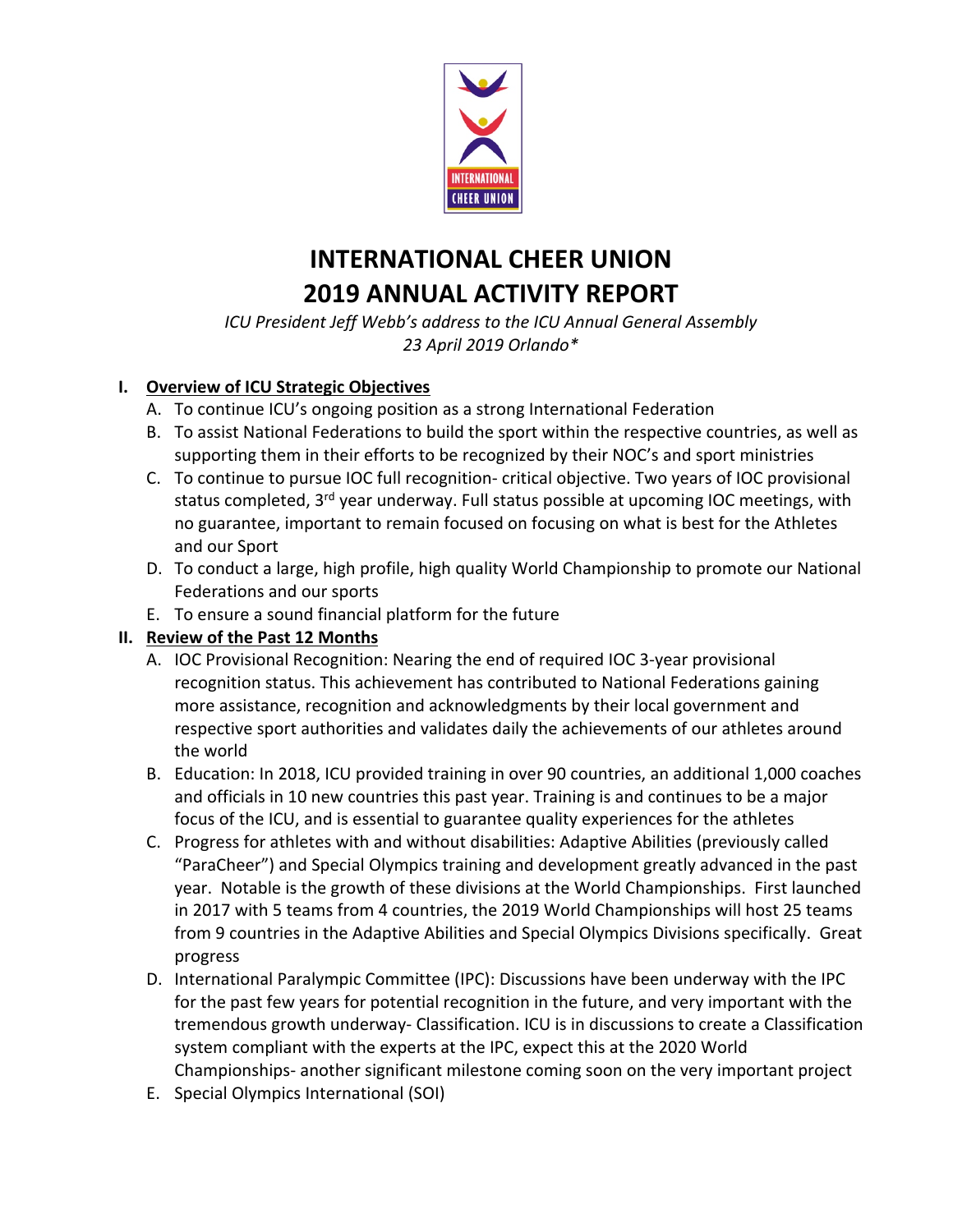- 1. At the 2018 ICU AGM, ICU and SOI signed a memorandum of understanding- a new important relationship was launched, progressing on development for rules and policies specifically for Special Olympic Cheer expansion globally
- 2. In July 2018,  $1^{st}$  ever competition demonstration in Chicago at the Special Olympics 50<sup>th</sup> Anniversary Celebration at Soldier Field
- 3. In March 2019, the  $1<sup>st</sup>$  ever competition demonstration at the Special Olympics Abu Dhabi World Games 2019 in the UAE
- 4. A few days prior to Abu Dhabi 2019, Competitive Cheer became a recognized sport by the Special Olympics- a truly historical milestone (*video - SOI CEO Tim Shriver providing appreciation and congratulating the ICU on its tremendous progress within the Special Olympics Family; highlights the significance of the milestone of Competitive Cheer becoming an SOI recognized sport*)
- F. Major Events past 12 months:
	- 1. European Championships in Helsinki, Finland (June/July 2018)
	- 2. European Doubles Championships in Athens, Greece (December 2018)
	- 3. Asian Championships in Bali, Indonesia (October 2018)
	- 4. The 1<sup>st</sup> Ever FISU World University Championships for University National teams held in Lodz, Poland (October 2018). This was a tremendously high-profile event- and very important to the ICU and our Sport of Cheer globally. Special appreciation to the WUC local organizing committee (LOC), our good friends at Lodz University of Technology: Przemyslaw Jagielski and his team. New to Cheer- but obviously very experienced in hosting FISU Championships - Przemyslaw and his team exceeded all expectations in this historical event. It was tremendously successful – and gratitude to all of the ICU Federations who participated as well
	- 5. Al Za'tari Refugee Camp in Jordan (April 2019): Only a few weeks ago, following IOC's Agenda 2020 for Sports to provide opportunities for displaced peoples of the World, the ICU partnered with Peace & Sport from Monaco, under the Patronage of Prince Albert of Monaco and Peace & Sport President Joël Bouzou, together we launched a test to introduce our sport to the people of the Al Za'tari refugee camp on the border of Jordan and Syria. The session was very well received and a big success. ICU looks forward to more collaboration with Peace & Sport going forward- together we really are making a difference around the world!

#### **III. Looking forward: Major Events Planning Update- Next 12 months**

- A. 2019 SportAccord Convention in Gold Coast, Queensland, Australia (May 2019), with excellent preparations underway by ICU's National Federation for Australia; preparing to showcase our sport in front of the international sport community and leadership via an event called the SportAccord/GAISF United Through Sport Youth Festival\* organised by Stephan Fox, the President of AIMS and GAISF. ICU looks forward to a great event there next week. Other 2019 events include:
- B. European Championships Saint Petersburg, Russia (June 2019)\*
- C. 1<sup>st</sup> African Cup to be conducted at a Game Reserve near Cape Town, South Africa (June 2019)\*
- D. Pan-American Championships in San Jose, Costa Rica (October 2019)\*
- E. Asian Championships in Shenzhen, China (November 2019)\*
- F. CSIT World Sport Games, Tortosia, Spain (July 2019)\*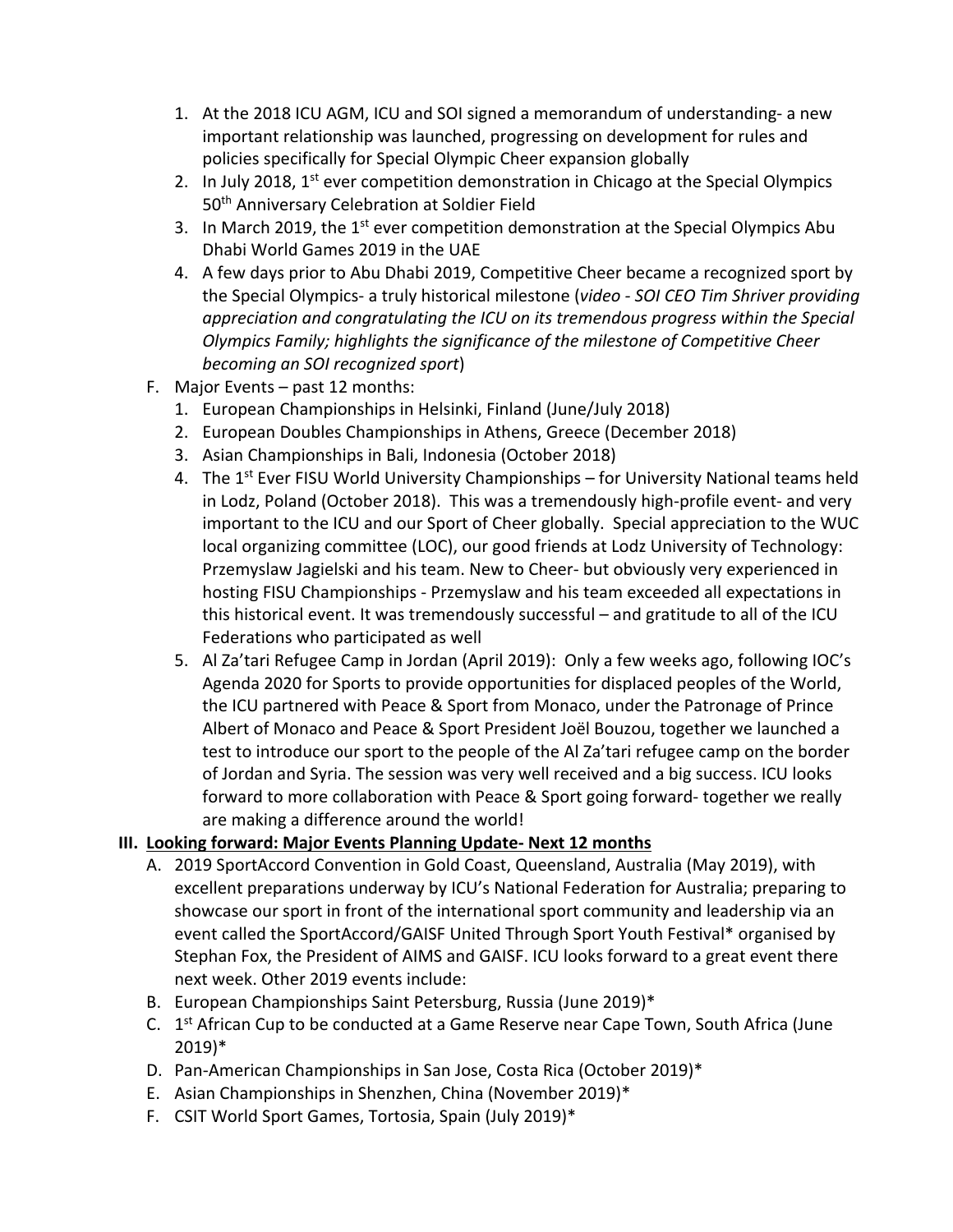- G. Looking forward to 2020- ICU looks forward to a very successful 2<sup>nd</sup> edition of the FISU World University Championships to be held in Wonju City, Korea (September 2020)\*
- H. ICU's Flagship event: the 2019 ICU World & Junior World Championships, Orlando, USA (April 2019)\*

# **IV. 2019 ICU World & Junior World Championships Report**

- A. 24-26 April 2019 Orlando, Florida, USA
- B. Incredible coverage and viewership from around the world
- C. Participation from 70 nations, more than 3,000 national team athletes
- D. Coverage of the Championships live streamed with added coverage by the Olympic Channel, and accessible on the ICU app, website and all ICU social media platforms\*
- E. New in 2019: Opening Ceremony song- explanation provided. Played as everyone entered the ICU General Assembly. Look forward to an amazing 2019 Opening Ceremony and showcase of our Sport's top athletes

# **V. World Dance Sport Federation (WDSF) Update**

- A. Regarding a long-standing dispute with WDSF for many years- we have great news!
- B. Following meetings with WDSF, the IOC and GAISF/SportAccord in March 2018, and directives that were provided to both WDSF and ICU, on 31 January 2019, WDSF has officially dropped all claims to Cheer as their discipline
- C. ICU understands that there is still some work to do in countries negatively affected by the WDSF claims over Cheer; however, the separation is official, and ICU will work with our affected federations to attempt to correct any damage that has been done- but again, this is a significant milestone for all of us
- D. Now, for the  $1<sup>st</sup>$  time ever, there are no other sports claiming cheer to be one of their disciplines

# **VI. National Federation Recognition Initiative**

- A. 70 National Federation Members have National Sports Authority recognition
- B. Nearly 20 National Federation Members with National Olympic Committee recognition
- C. Recognition is very important for ICU's acceptance into the Multi-Sport Games
- D. Workshops have been provided to assist in recognition, ICU is always available to assist in all ways on this very important initiative\*

# **VII. Overview of Important Initiatives of the ICU**

- A. Prevention of Sport Betting
	- 1. The ICU is committed to protecting the integrity of our sport positioning itself to be ahead of the dangers of Sport betting
	- 2. Sport integrity and dangers of corruption of sport betting is an important initiative of the world sports community
	- 3. No current indication of existing problems with Cheerleading at the moment; however, it is important to be forever vigilant and proactive
	- 4. ICU has committed to work closely with the IOC and GAISF to implement best practices in education and prevention to ensure our sport is protected as best as possible by this significant danger in sport
- B. Safeguarding Athletes from Harassment and Abuse
	- 1. ICU is committed to the Safeguarding initiatives launched by the IOC
	- 2. Meetings have been held with both internal and external parties to seek best practices, programme & protocol development for Cheerleading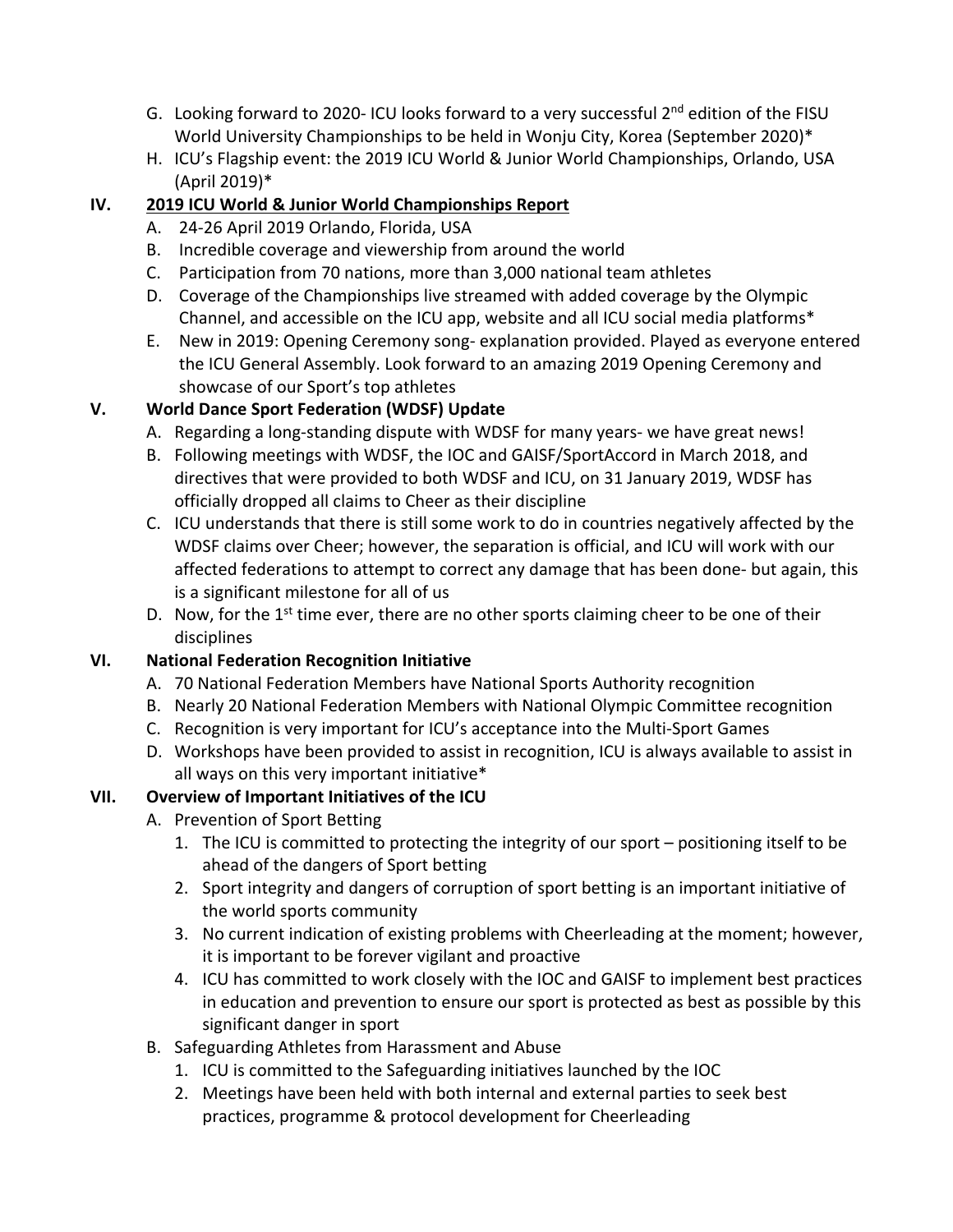- 3. An ongoing and very important initiative to the ICU
- 4. As a step, image guidelines have been established by the ICU, with discussions on image and all aspects of Safeguarding, policies and procedures, included in all committee meetings
- 5. ICU has already taken a leadership role in addressing this important issue with icons and leaders in the commercial side of the Sport, for further policy development and will remain forever vigilant on this critical topic for all Sports
- 6. A very important ongoing project, ICU members will be updated on developments
- C. Membership:
	- 1. 116 National Cheer Federations
	- 2. The ICU Governing Council recommends 2 proposed membership adjustments for a vote at the General Assembly: Estonia & Hong Kong
	- 3. Excellent news: National Federation rivalry issues are far less than ever before- mostly domestic matters at this point. Resolving the WDSF matter has been very helpful. A few problems still exist due to the previous Dance Sport problem; and the ICU is committed to solve any that currently exist. However, ICU remains in a strong position to further promote stability, unity and inclusion for the benefit of our Athletes
- D. World Anti-Doping Agency
	- 1. ICU continues to be a signatory in very good standing with WADA, and is committed to protect clean athletes in our Sport
	- 2. As a result of the WADA questionnaire that has been completed by more than 600 of WADA's signatories, ICU is 1 of 92 signatories in the highest class of compliance. Congratulations to Anti-Doping Committee Chairperson Mike Jacki for his leadership in this important matter in Sport, and also to Brad Guye of Clearidium for his guidance and assistance
	- 3. In June 2018, through the assistance of ICU's member for Canada, Cheer Canada, ICU sent a National team athlete to the WADA Athletes Forum held in Calgary. Great progress was gained through athlete feedback and contributions in the development of WADA Anti-Doping Charter of Athlete Rights. ICU is also committed to this and looks forward to promoting clean sport with the great involvement of our athletes – through their eyes, providing their important perspective to assure the best practices are in place to protect clean athletes
- E. Athlete 365
	- 1. A major initiative of the IOC, and also of the ICU, is the IOC programme Athlete365, placing a focus of all IFs, NOCs and all sport stakeholders – on our Athletes
	- 2. Earlier in the month, IOC held its IOC International Athletes' Forum in Lausanne and ICU sent a representative from the ICU Switzerland National Cheer Federation, receiving great information to be provided to our Athlete Commission, to be dispersed to our Athletes globally. The feedback on all presentations and discussions was excellent – it was thrilling for a Cheer Athlete to be part of this experience with Athletes from other sports
	- 3. Including in a few of the important items, is the development of the IOC Athletes' Rights and Responsibilities Declaration" to increase awareness to our Athletes and hold accountable all of stakeholders to put the well-being of our Athletes first